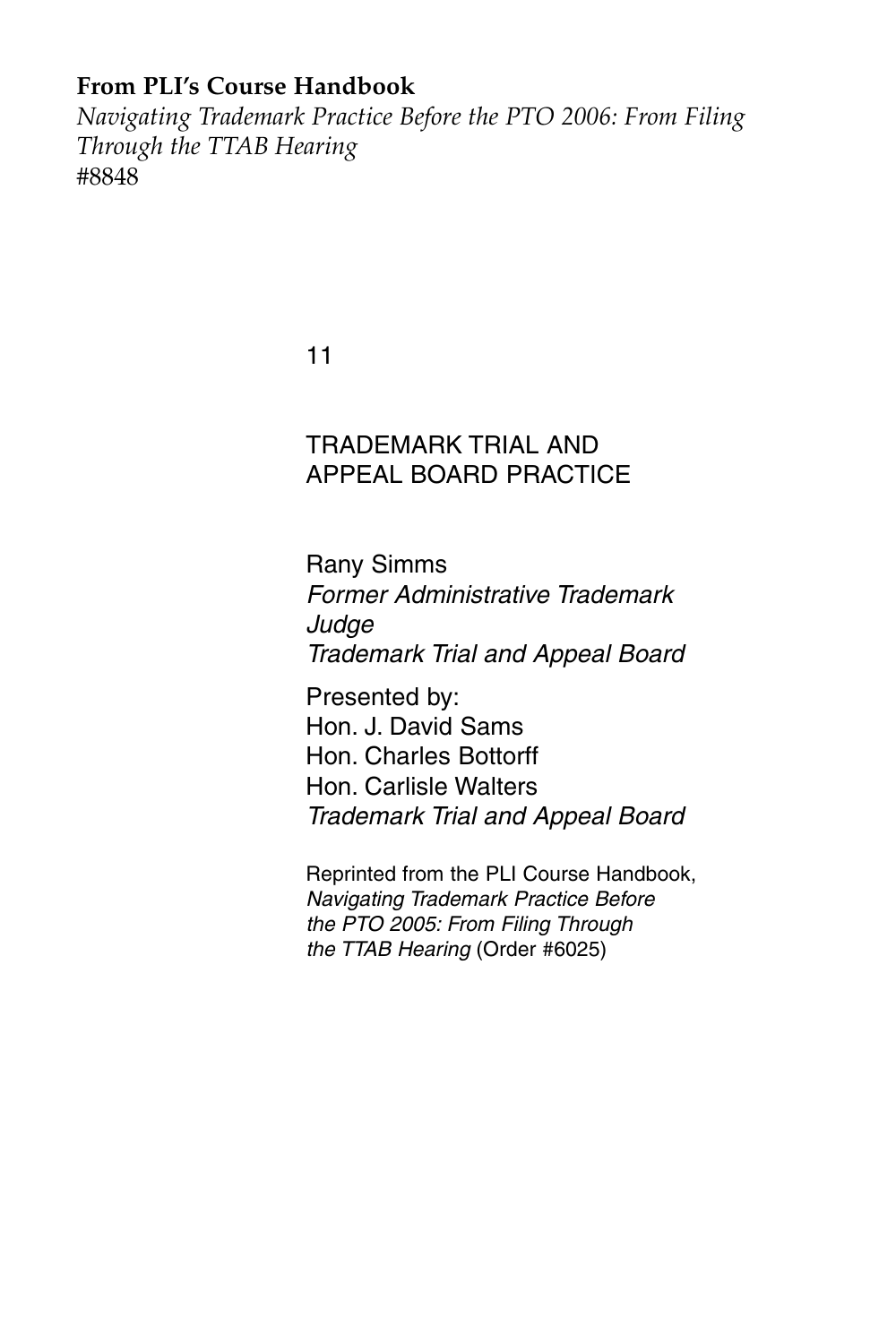# **Table of Contents**

| L.        |                                                                                                                                                                                                          |
|-----------|----------------------------------------------------------------------------------------------------------------------------------------------------------------------------------------------------------|
| Ш.        |                                                                                                                                                                                                          |
| III.      |                                                                                                                                                                                                          |
| IV.       |                                                                                                                                                                                                          |
| V.        |                                                                                                                                                                                                          |
| VI.       |                                                                                                                                                                                                          |
| VII.      |                                                                                                                                                                                                          |
| VIII.     |                                                                                                                                                                                                          |
| IX.       | APPEALS FROM BOARD DECISION ARE TO THE U.S.<br><b>COURT OF APPEALS FOR THE FEDERAL CIRCUIT OR</b><br>BY WAY OF A CIVIL ACTION IN A U.S. DISTRICT COURT<br>WITHIN TWO MONTHS—SECTION 21 AND RULE 2.145 14 |
| <b>X.</b> | EX PARTE APPEALS TO THE BOARD FROM                                                                                                                                                                       |
| XI.       |                                                                                                                                                                                                          |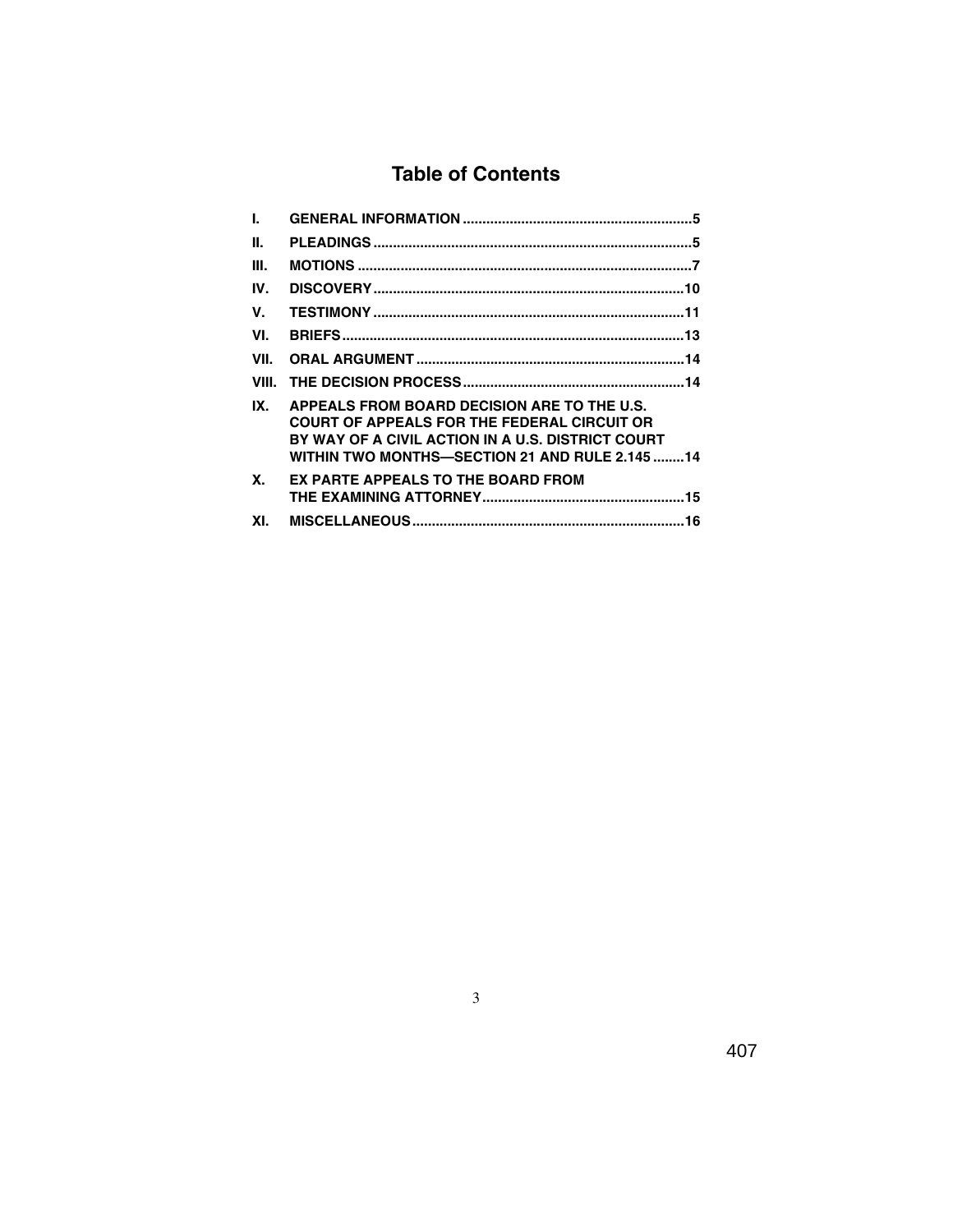#### **I. GENERAL INFORMATION**

### **A. Composition of Board**

- 1. Sixteen Administrative Trademark Judges—David Sams, Rany Simms, Robert Cissel, Ellen Seeherman, Timothy Hanak, Jeffrey Quinn, Douglas Hohein, Paula Hairston, Carlisle Walters, Beth Chapman, Helen Wendel, David Bucher, Charles Bottorff, Terry Holtzman, Gerard Rogers and Al Drost
- 2. Sixteen Interlocutory Attorneys—Jyll Taylor, Linda Skoro, Cheryl Butler, Albert Zervas, Thomas Wellington, Cindy Greenbaum, Karen Kuhlke, David Mermelstein, Frances Wolfson, Peter Cataldo, Andrew Baxley, Karyn Ryan, Nancy Omelko, Angela Lykos, Elizabeth Dunn and Cheryl Goodman

### **B. Jurisdiction of the Board**

- 1. Trials—Oppositions, Cancellations and Concurrent Use Proceedings
	- a. Oppositions brought within 30 days of publication or within an extension of time
	- b. Cancellations
		- (1) Within five years on all grounds available
		- (2) At any time on grounds specified in Sec. 14(3) or (5), or against Supplemental Register registration
	- c. Concurrent Use proceedings——applicant seeks registration restricted as to mode or place of use
- 2. Appeals (see below)

### **II. PLEADINGS**

### **A. Standing**

1. For likelihood of confusion, real commercial interest in mark; an application that has been refused registration because of defendant's registration; bona fide intent to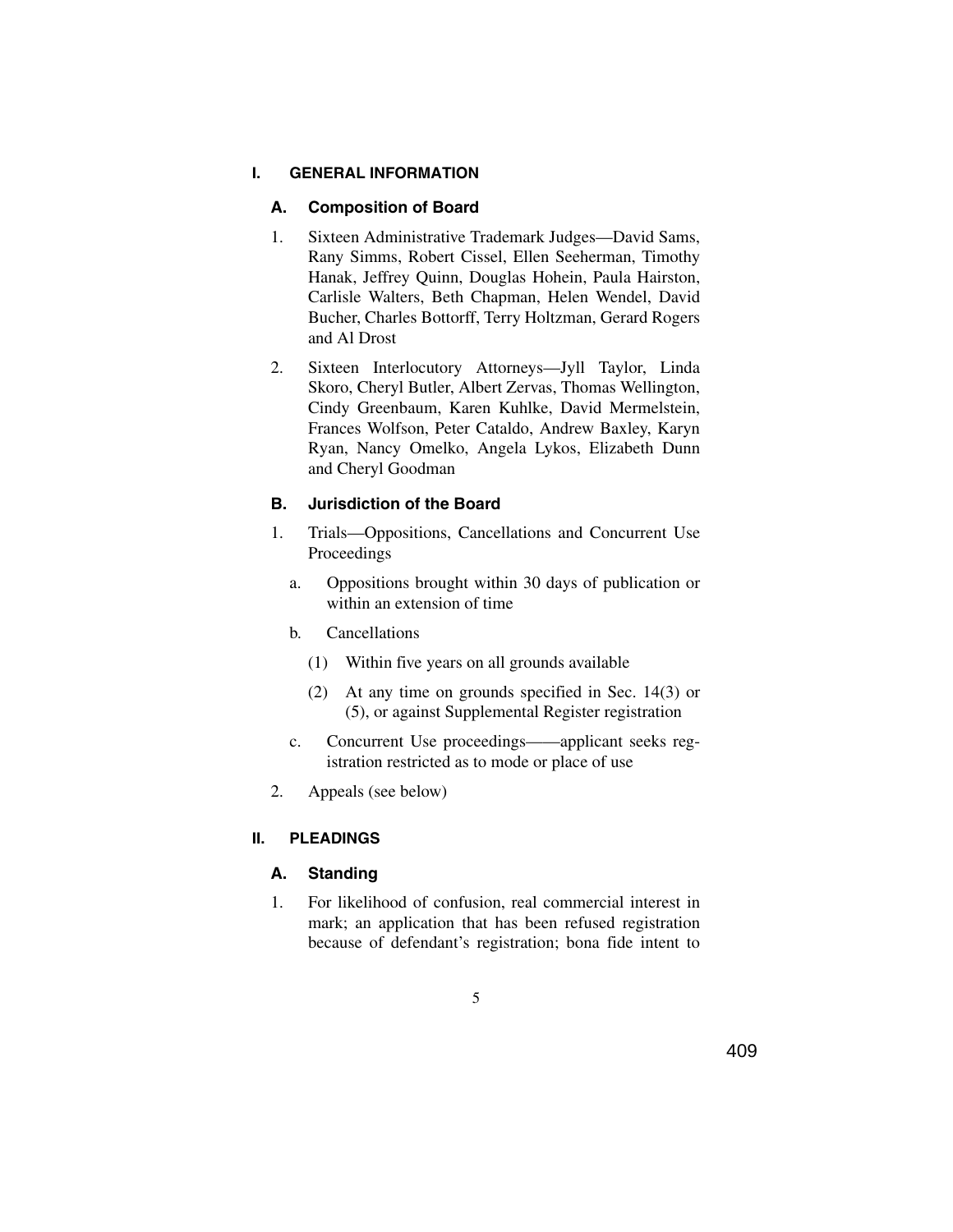use the same mark; defendant has asserted likelihood of confusion vs. plaintiff's mark in another proceeding

- 2. For descriptiveness, an interest in using the term descriptively
- 3. If you have standing for one ground, then you may assert any available ground

### **B. Grounds**

- 1. Likelihood of confusion (and priority)—Section 2(d)
	- a. Ownership of a registration or prior use of an unregistered mark or trade name
	- b. Ownership of a prior filed application (subject to registration) *Larami Corp. v. Talk to Me Programs, Inc.,* 36 USPQ2d 1840 (TTAB 1995); *Zirco Corp. v. American Telephone and Telegraph Co.,* 21 USPQ2d 1542 (TTAB 1991)
	- c. Prior use analogous to trademark use*—T.A.B. Systems v. PacTel Teletrac,* 77 F.3d 1372, 37 USPQ2d 1879 (Fed. Cir. 1996)
	- d. *In re E. I. du Pont de Nemours & Co.,* 476 F.2d 1357, 177 USPQ 563 (CCPA 1973) is seminal case
- 2. Mere Descriptiveness—Section 2(e)(1)
- 3. Abandonment
	- a. Nonuse for three years is now prima facie abandonment. See Sec. 45 definition
	- b. Course of conduct by defendant causing mark to lose its significance as a mark
- 4. Fraud
	- a. Must be asserted with particularity (Fed. R. Civ. P. 9 (b))
	- b. Includes fraud in filing affidavits under Secs. 8, 9 and 15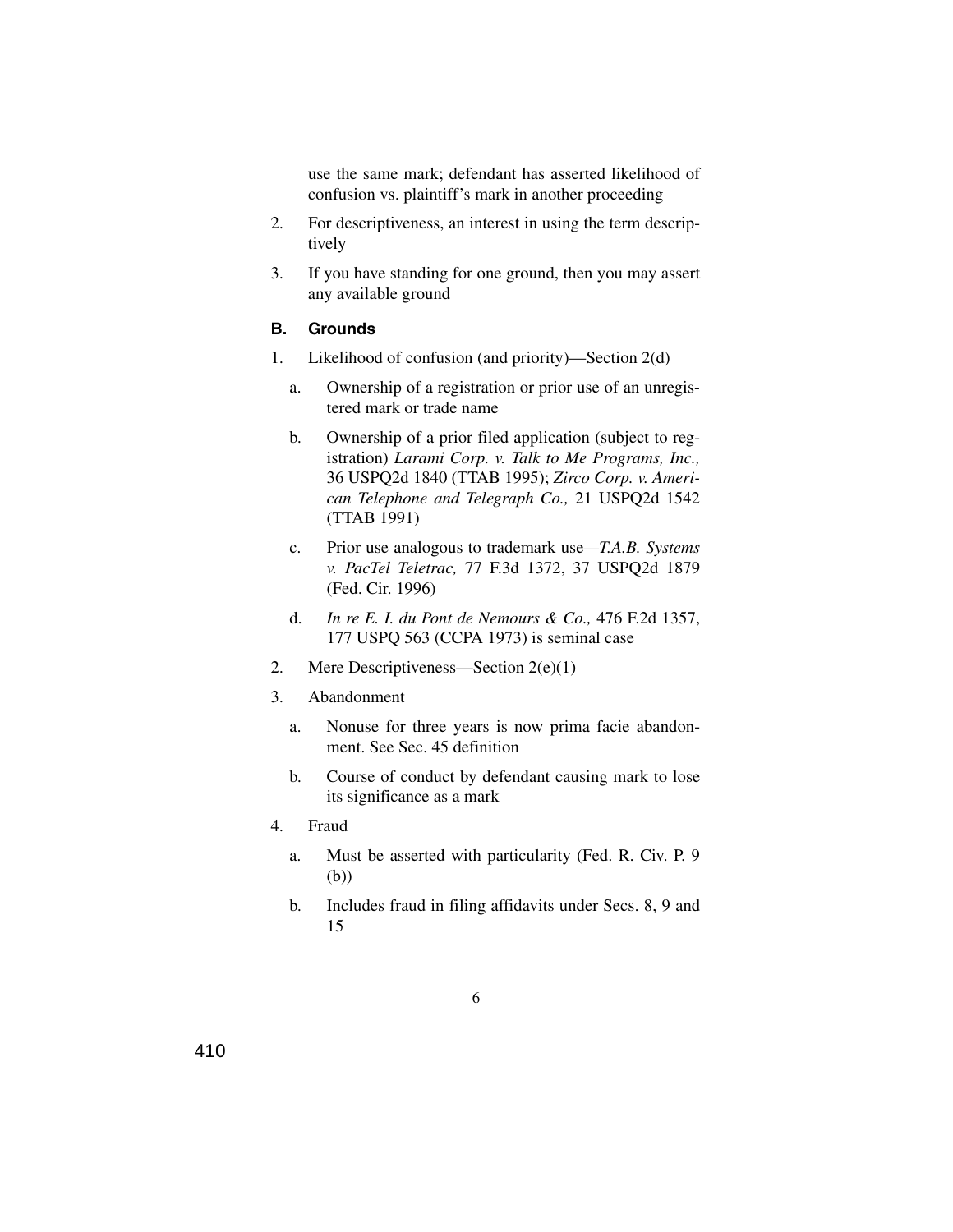- 5. False Suggestion of a Connection—Section 2(a)
	- a. Often raised after Principal Register registration is over five years old
	- b. Plead that defendant's mark falsely suggests a connection with plaintiff or its persona

### **POINTER: DO NOT USE THIS AS A SUBSTITUTE FOR LIKELIHOOD OF CONFUSION—IT IS DIFFERENT**

### **C. Filed in duplicate**

### **D. Answer**

- 1. Assert defenses and counterclaims (if known) at this time
	- a. Availability of laches and acquiescence limited in oppositions. *National Cable Television Inc. v. America Cinema Editors Inc.,* 937 F.2d 1572, 19 USPQ2d 1424 (Fed. Cir. 1991)
	- b. Assert defense that defendant is entitled to a registration with a particular restriction. See Sec. 18

### **III. MOTIONS**

### **A. Concerning Pleadings**

- 1. Motions to dismiss for failure to state a claim
	- a. Should be brought before or at time of filing of answer

**POINTER: IF CONFRONTED WITH TRUE FED. R. CIV. P. 12(b)(6) MOTION, DON'T RESPOND BY ARGUING MERITS OF CASE BUT RATHER WHETHER PLEADED CLAIM IS SUFFICIENT. IF YOU REALIZE YOUR PLEADING IS DEFICIENT, SUBMIT AMENDED PLEAD-ING**

b. Includes motion that defendant owns a previously registered mark on the Principal Register for the same or substantially identical goods or services (but motion will be treated as motion for summary judgment)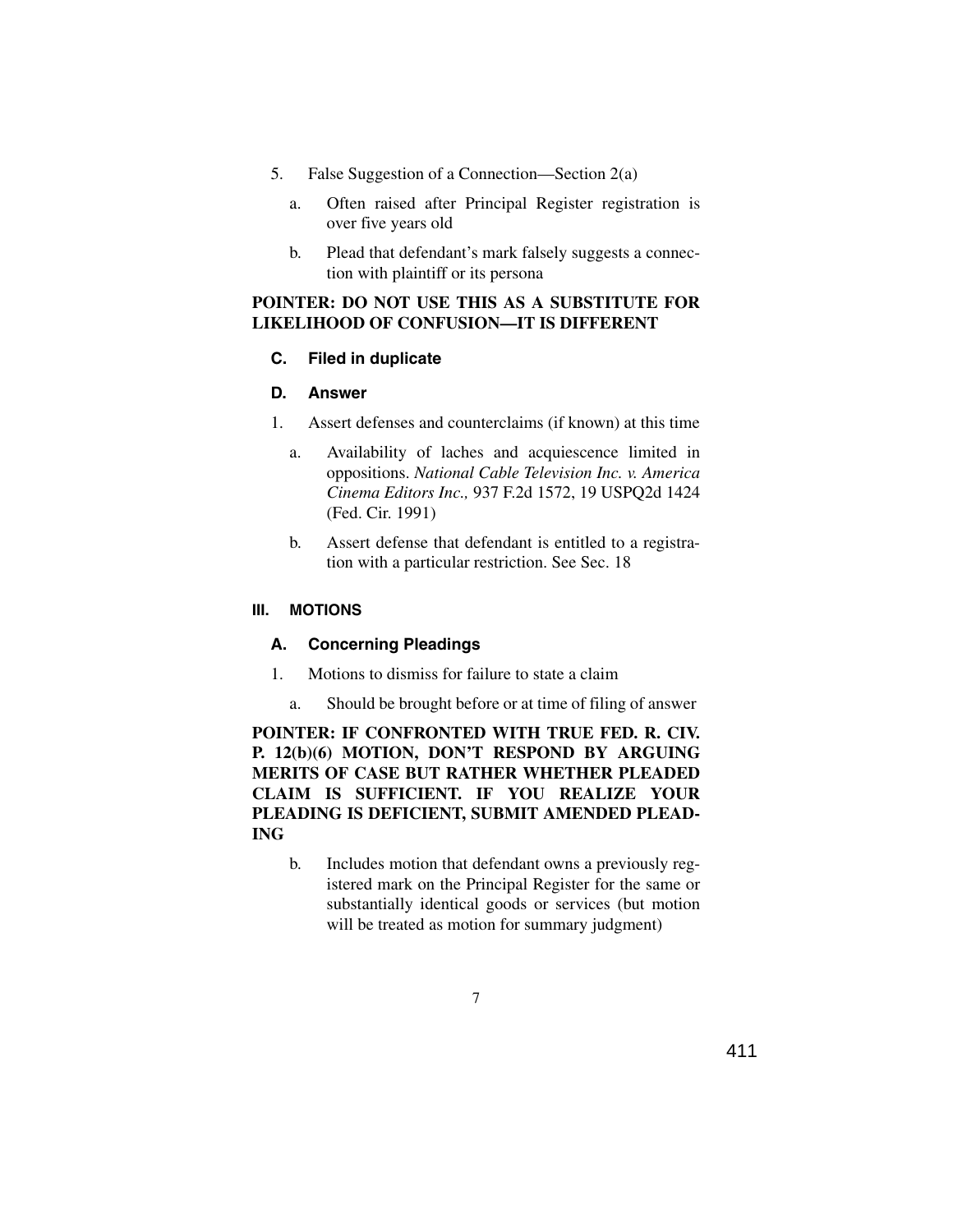- (1) Defense not available where grounds are descriptiveness, ornamentation, fraud or abandonment
- 2. Motions to strike—Fed. R. Civ. P. 12(f)
	- a. Allegations concerning unfair competition and antitrust violations are irrelevant
- 3. Motions to amend pleading under Fed. R. Civ. P. 15(a)
- 4. Motions for default judgment (for failure to answer
- 5. Motions for judgment on the pleadings

#### **B. Motions to extend (good cause) and reopen (excusable neglect)**

**POINTER: WE GRANT ONLY WHAT IS ASKED. IF YOU WANT THE DISCOVERY PERIOD TO BE EXTENDED ALONG WITH YOUR TIME TO ANSWER OUTSTAND-ING DISCOVERY REQUESTS, ASK FOR IT**

**POINTER: CONSENTED MOTIONS TO EXTEND AND STIPULATIONS EXTENDING TIME SHOULD BE FILED IN TRIPLICATE. HOWEVER, THE BOARD DOES NOT REQUIRE OR WANT EXTRA COPIES OF MOTIONS OR OTHER PAPERS, INCLUDING DISCOVERY**

#### **C. Motions to suspend**

- 1. For settlement
- 2. Pending civil litigation

### **D. Motions to consolidate**

### **POINTER: INFORM US OF RELATED CASES AND MOVE TO CONSOLIDATE UNDER FED. R. CIV. P. 42(a) ONCE ISSUUS ARE JOINED**

### **E. Motions to compel**

1. Must be supported by a statement that moving party has made good faith effort, by conference or correspondence, to resolve issues raised by motion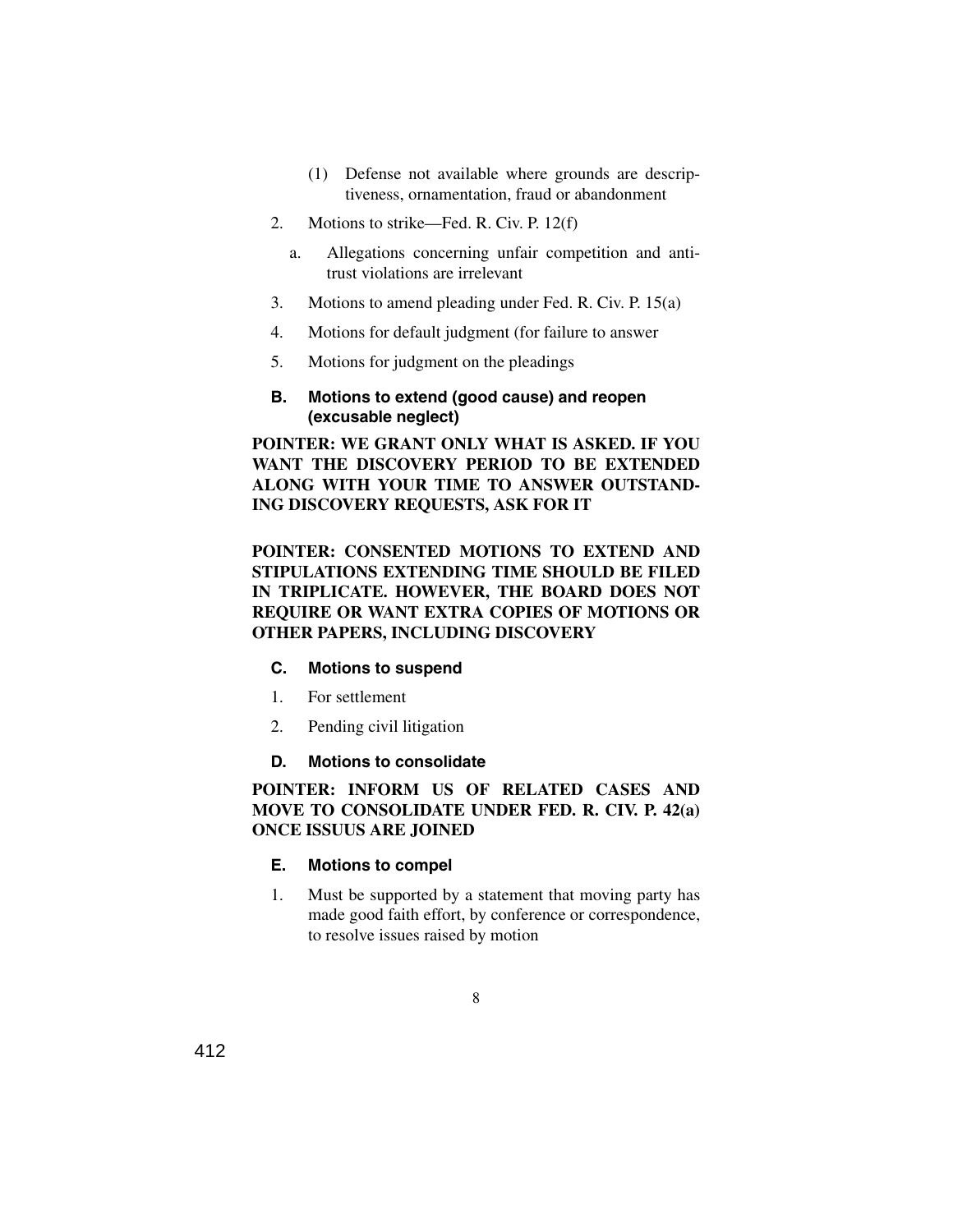2. Does not have to be filed within discovery period but must be filed before testimony opens

**POINTER: REMEMBER THAT IF YOU CONSENT TO AN EXTENSION OF TIME TO ANSWER DISCOVERY REQUESTS, MAKE SURE THE ANSWERS ARE DUE BEFORE TESTIMONY OPENS, SO THAT YOU CAN MOVE TO COMPEL IF THEY ARE DEFICIENT**

#### **F. Motions for summary judgment**

- 1. Should be filed prior to opening of first testimony period, as originally set or as reset
- 2. May use Fed. R. Civ. P. 56(f) if party opposing motion needs discovery in order to respond to motion on the merits. This motion must be filed within 30 days of service

### **POINTER: BE SURE YOU ARE MOVING ON A PLEADED GROUND**

### **POINTER: IF YOU ARE THE PLAINTIFF, BE SURE THAT YOU ALSO PROVE YOUR STANDING ON SUM-MARY JUDGMENT**

**POINTER: IF YOU ARE OPPOSING A MOTION FOR SUMMARY JUDGMENT, BE SURE TO SET FORTH THE GENUINE ISSUES OF FACT THAT YOU BELIEVE ARE IN DISPUTE. IF YOU BELIEVE THERE ARE FACTS IN DISPUTE, SUBMIT EVIDENTIARY SUPPORT SHOWING THEY ARE IN DISPUTE**

#### **POINTER: MOST OF THESE MOTIONS ARE DENIED**

#### **G. Motions to restrict under Section 18**

1. Defendant requests that, if Board determines that defendant is not entitled to registration without a restriction, application or registration be amended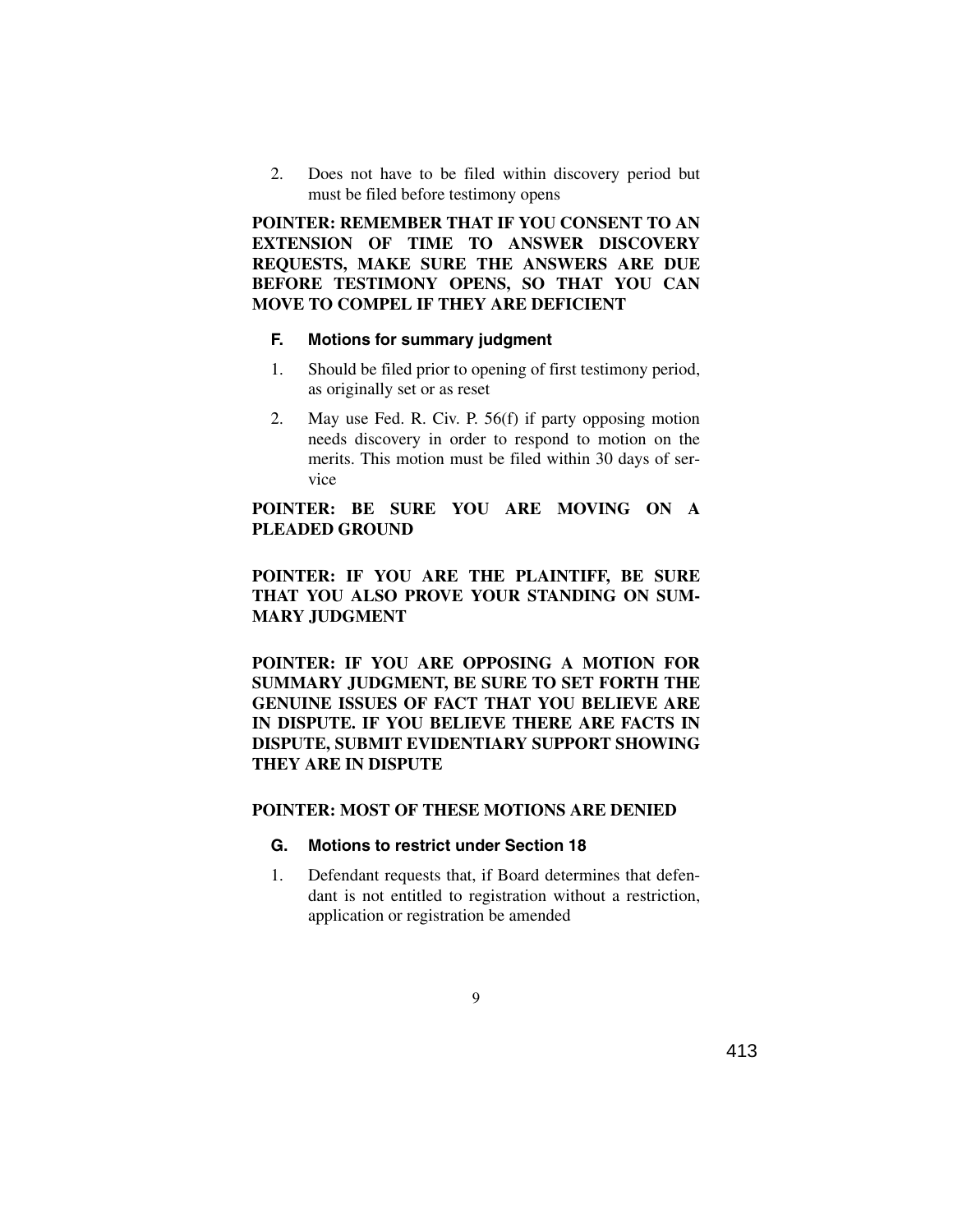### **POINTER: BE SURE THAT THIS REQUEST IS MADE EARLY SO AS TO GIVE THE PLAINTIFF ADEQUATE NOTICE**

#### **H. Motions for judgment under Rule 2.132**

- 1. Where plaintiff has failed to take testimony or offer other evidence during its testimony period—Rule 2.132(a)
- 2. Where plaintiff has offered no evidence other than PTO records, typically status and title copies of its pleaded registrations—Rule 2.132(b)
- 3. Board does not entertain any other motions for judgment relating to sufficiency of trial evidence

### **POINTER: DO NOT FILE A MOTION FOR DIRECTED VERDICT**

#### **IV. DISCOVERY**

- **A. Generally, Federal Rules of Civil Procedure apply but the automatic disclosure provisions, as amended Dec. 1, 1993, are not applied in Board proceedings**
- **B. Generally, we apply the goose-gander rule—a party may not be heard to argue that a discovery request is proper when propounded by it but improper when propounded by its opponent**

#### **C. Specific discovery matters**

- 1. The discovery deposition of a person residing in a foreign country who is a party or an officer, director or managing agent thereof shall be taken by written questions unless the Board, on motion for good cause, or the parties, stipulate that the deposition be taken by oral examination— Rule 2.120{c)(1*); Orion Group In. v. Orion Insurance Co. P.L.C.,* 12 USPQ2d 1923 (TTAB 1989)
- 2. Upon stipulation or motion, a deposition may be taken or attended by telephone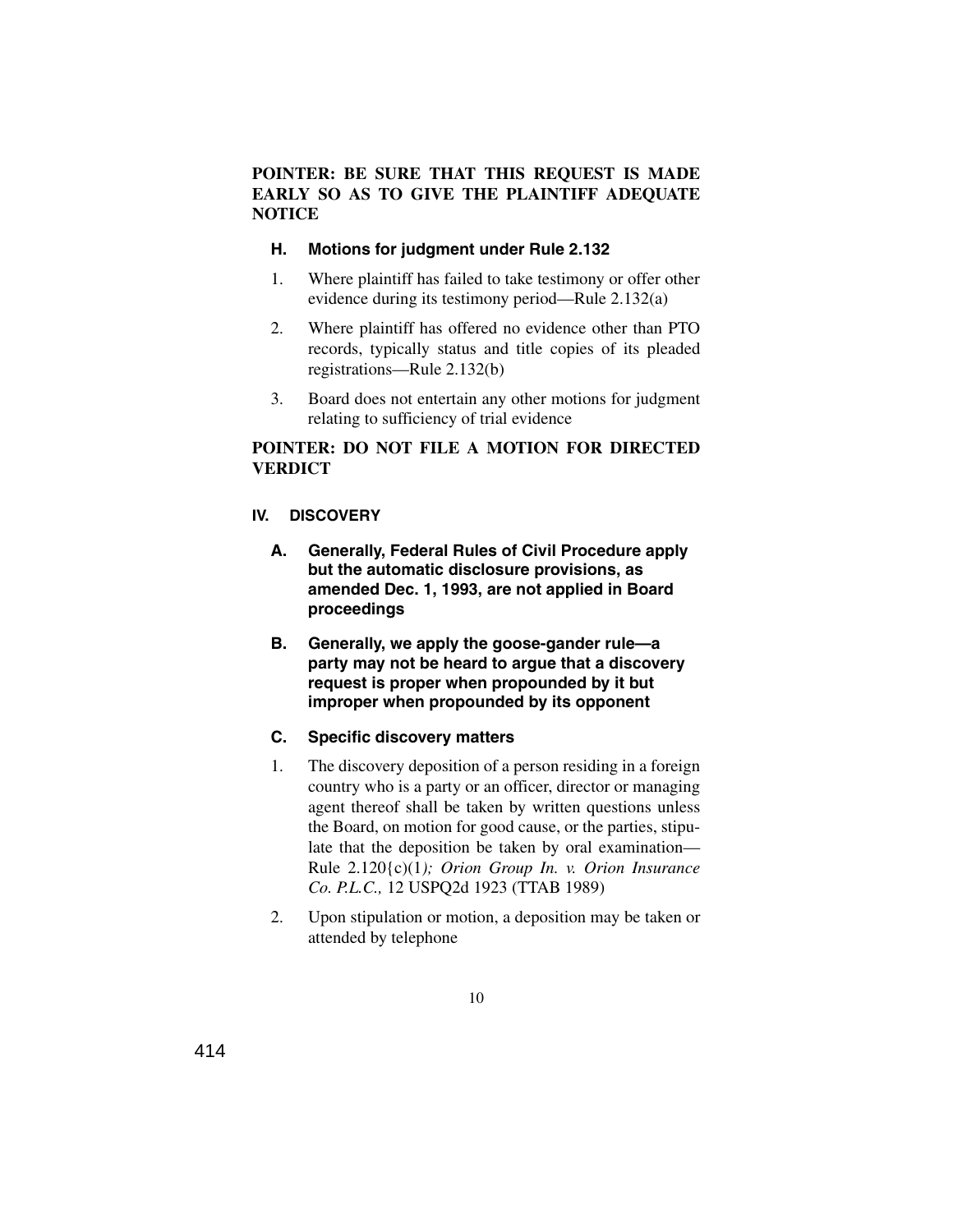- 3. Interrogatories, counting subparts, may not exceed 75, except the Board may allow more upon a showing of good cause or on stipulation
	- a. Board counts each subpart within an interrogatory as a separate interrogatory

### **POINTER: REMEMBER TO RESERVE SOME PORTION OF THE 75 FOR FOLLOW-UP DISCOVERY**

4. Interrogatories and other discovery requests may be served through the last day of the discovery period, even though responses will not be due until after the discovery period has closed

### **POINTER: USE REQUESTS FOR ADMISSION TO HELP PROVE YOUR CASE**

5. If you indicate in discovery response that you do not have information or documents sought or object to the request, you may be barred from later introducing as part of your evidence the information or documents sought (provided that the opposing party objects)

### **V. TESTIMONY**

#### **A. Fruits of discovery offered into evidence by adverse party's notice of reliance—Rule 2.120(j)(1)**

- 1. Exception is that if fewer than all of the discovery responses are offered in evidence, the responding party may introduce under a notice of reliance any other responses which should in fairness be considered so as to not make misleading what was offered by the inquiring party (but responding party should support notice with written statement explaining why it needs to rely on additional discovery)
- 2. Documents produced by adversary in response to request for production may not generally be made of record by notice of reliance (except to the extent they may be admissible under another provision). Some of the ways they may be introduced: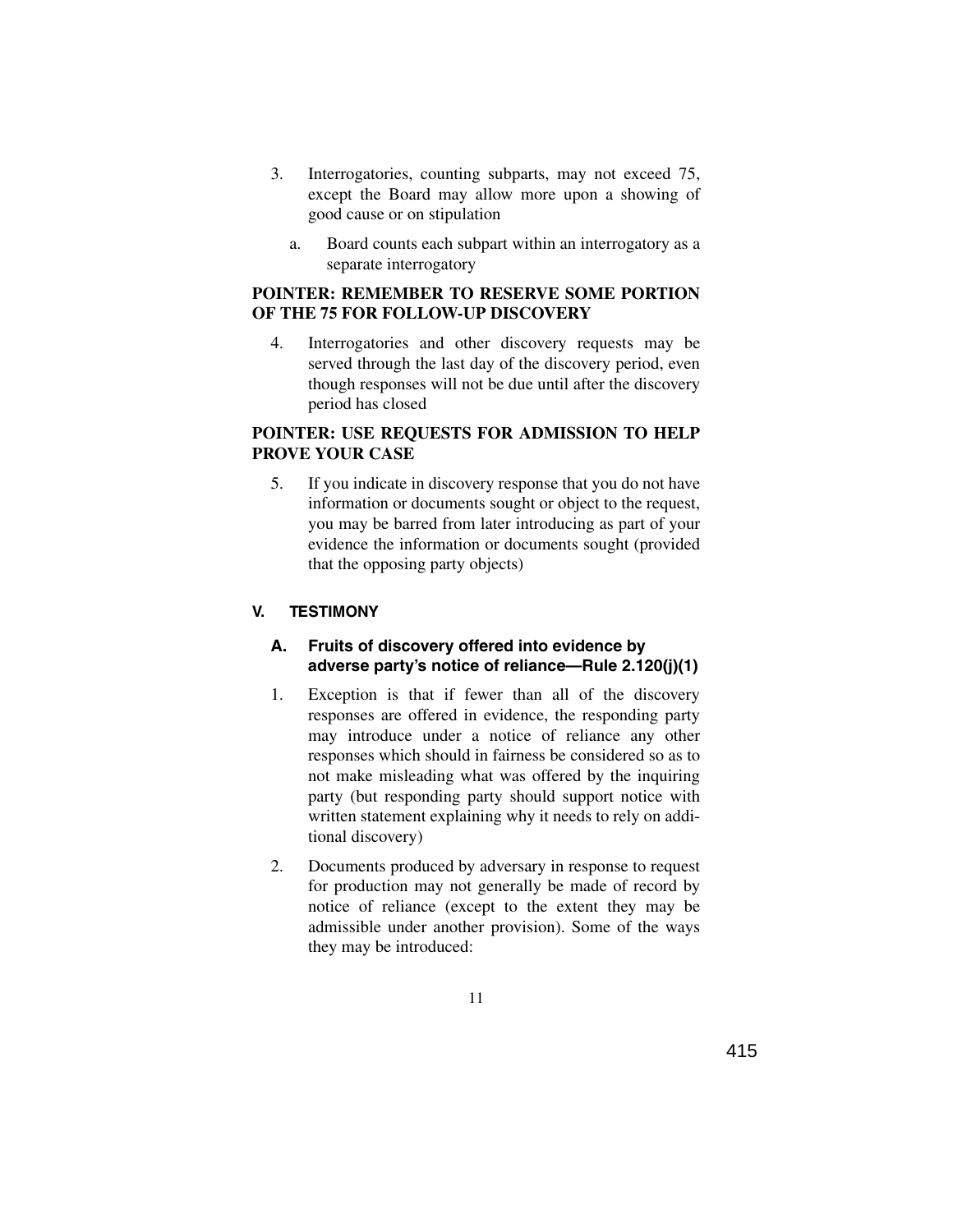- a. Discovering party may serve requests for admission of the authenticity of the documents, and then rely upon the responses thereto along with documents
- b. Offer them in evidence as exhibits in connection with taking of discovery deposition
- c. Take the testimony of adversary as an adverse witness during own testimony period and introduce the documents as exhibits
- d. Combine the request for production with notice of taking discovery deposition
- e. If documents are provided as part of answers to interrogatories, they may be relied on as interrogatory answers by notice
- f. By agreement of the parties

### **POINTER: RELY ON ONLY THOSE PARTS OF DISCOV-ERY RESPONSES OR DISCOVERY DEPOSITIONS THAT ARE RELEVANT TO YOUR CASE. DONT PROVE YOUR OPPONENT'S CASE!**

### **POINTER: REMEMBER THAT EXHIBITS ATTACHED TO PLEADINGS OR SUBMITTED ON SUMMARY JUDG-MENT ARE NOT PART OF THE EVIDENTIARY RECORD AT FINAL DECISION, WITH ONE EXCEPTION (STATUS AND TITLE COPY OF REGISTRATION SUB-MITTED WITH PLEADING)**

#### **B. Testimony**

- 1. Subpoena may be necessary to secure attendance of unwilling adverse or nonparty witness*—Health*-*Tex Inc. v. Okabashi (U.S.) Corp.,* 18 USPQ2d 1409 (TTAB 1990)
- 2. Testimony deposition taken in a foreign country must be taken upon written questions unless the Board, on motion for good cause, orders that deposition be taken orally, or parties so stipulate—Rule 2.123(a)(2)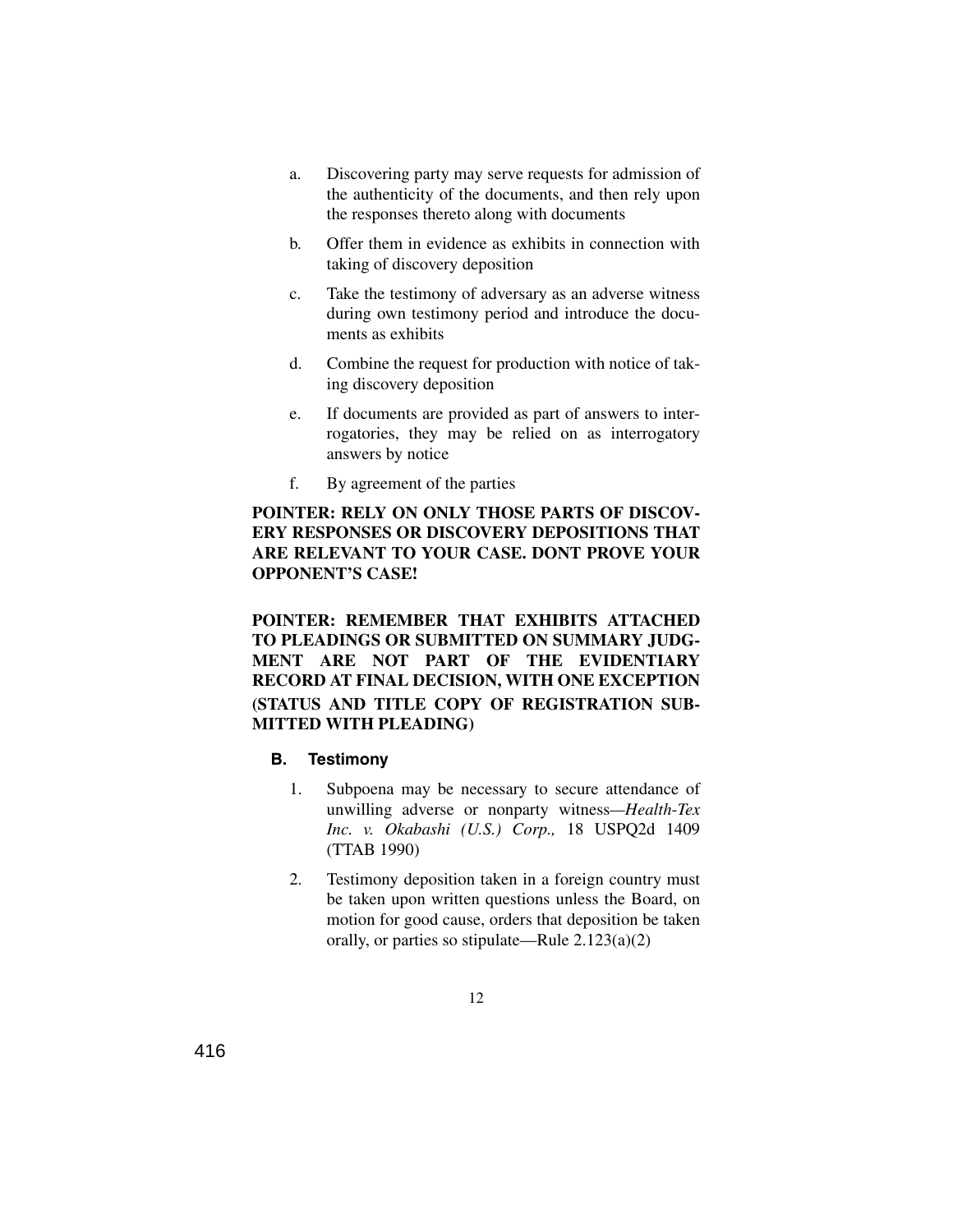- 3. By stipulation, testimony of a witness may be submitted in affidavit form—Rule 2.123(b)
- 4. On stipulation or on motion granted by Board, a deposition may be taken or attended by telephone

### **C. Registrations**

1. Of record if Office status and title copies are attached to the pleading

### **POINTER: THIS IS THE ONLY CASE WHERE EXHIBITS ATTACHED TO PLEADINGS ARE OF RECORD**

- 2. By notice of reliance on Office status and title copy filed during testimony period
- 3. By introduction as an exhibit during the testimony of a knowledgeable witness
- **D. Printed publications and official records made of record by notice—Rule 2.122(e)**

### **POINTER: REMEMBER THAT ARGUMENT DOES NOT EQUAL EVIDENCE. IF YOU PLAN TO ARGUE A POINT, SUPPORT IT WITH EVIDENCE**

### **VI. BRIEFS**

**A. Main brief limited to 55 pages in its entirety and reply brief limited to 25 pages in its entirety—Rule 2.128(b)**

**POINTER: FINAL BRIEFS (EXCEPT IN EX PARTE APPEALS) SHOULD BE FILED IN TRIPLICATE**

**POINTER: DON'T MISSTATE THE FACTS. YOU WILL LOSE CREDIBILITY.**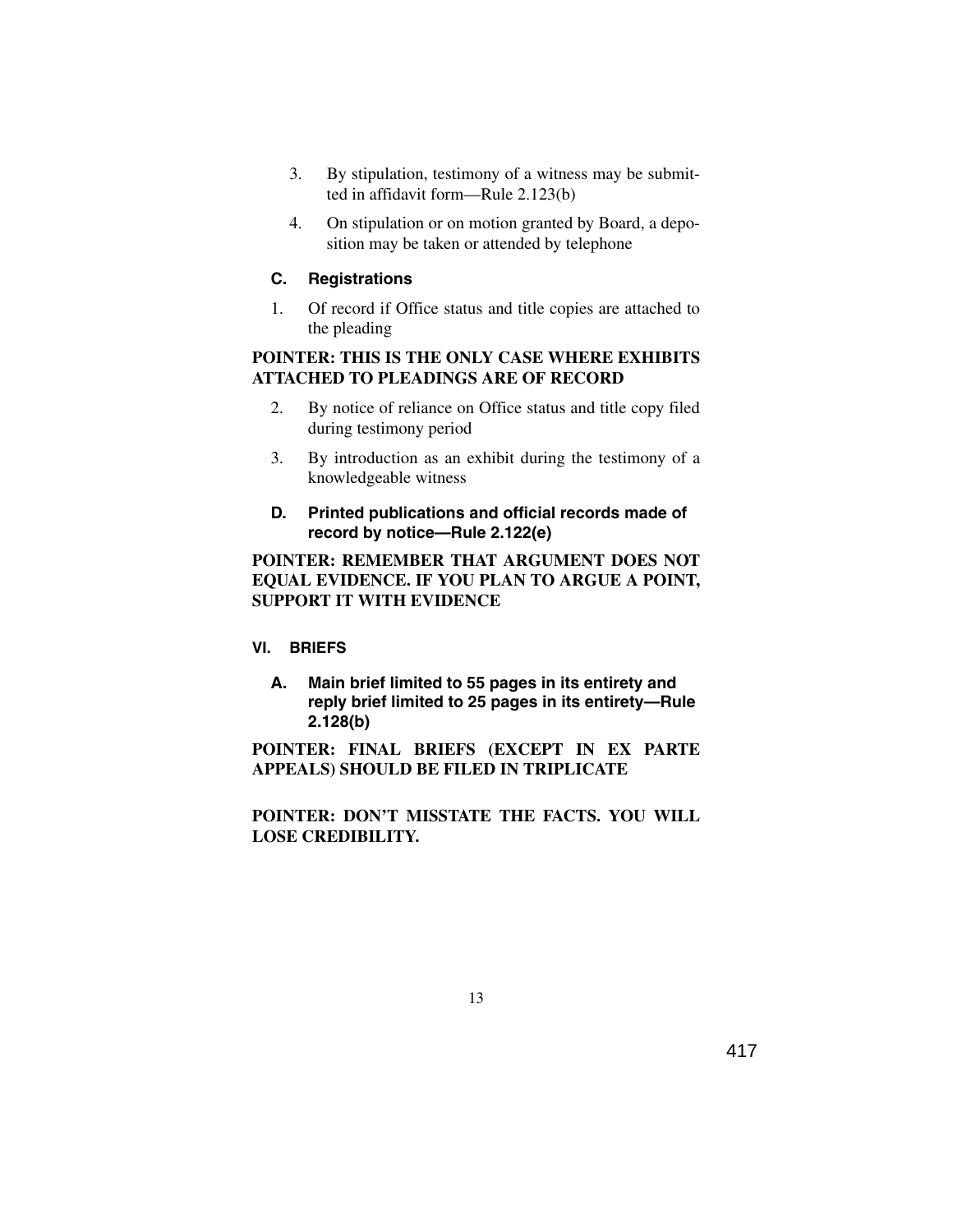#### **VII. ORAL ARGUMENT**

#### **A. Request by separate paper filed not later than ten days after due date for reply brief**

(The Board rarely conducts oral hearings on motions)

**POINTER: CONCEDE WEAK POINTS AND DON'T PRESS A LOSING ARGUMENT. FOR EXAMPLE, DON'T ARGUE THAT YOUR SHIRTS ARE SOLD IN DIFFERENT CHANNELS OF TRADE FROM PLAINTIFF'S PANTS UNLESS THE DESCRIPTIONS OF GOODS IN THE RESPECTIVE APPLICATION AND REGISTRATION ARE SO RESTRICTED. ARGUE YOUR STRONGEST POINTS**

#### **VIII. THE DECISION PROCESS**

- **A. How cases are assigned (randomly)**
- **B. Length of time to decision (it's getting shorter)**

### **C. Requests for reconsideration**

a. Must be filed within one month from date of decision—Rule  $2.129(c)$ 

### **POINTER: THINK CAREFULLY BEFORE FILING ONE—THEY ARE RARELY GRANTED AND THEY PER-MIT THE BOARD TO SHORE UP ITS OPINION**

**IX. APPEALS FROM BOARD DECISION ARE TO THE U.S. COURT OF APPEALS FOR THE FEDERAL CIRCUIT OR BY WAY OF A CIVIL ACTION IN A U.S. DISTRICT COURT WITHIN TWO MONTHS—SECTION 21 AND RULE 2.145**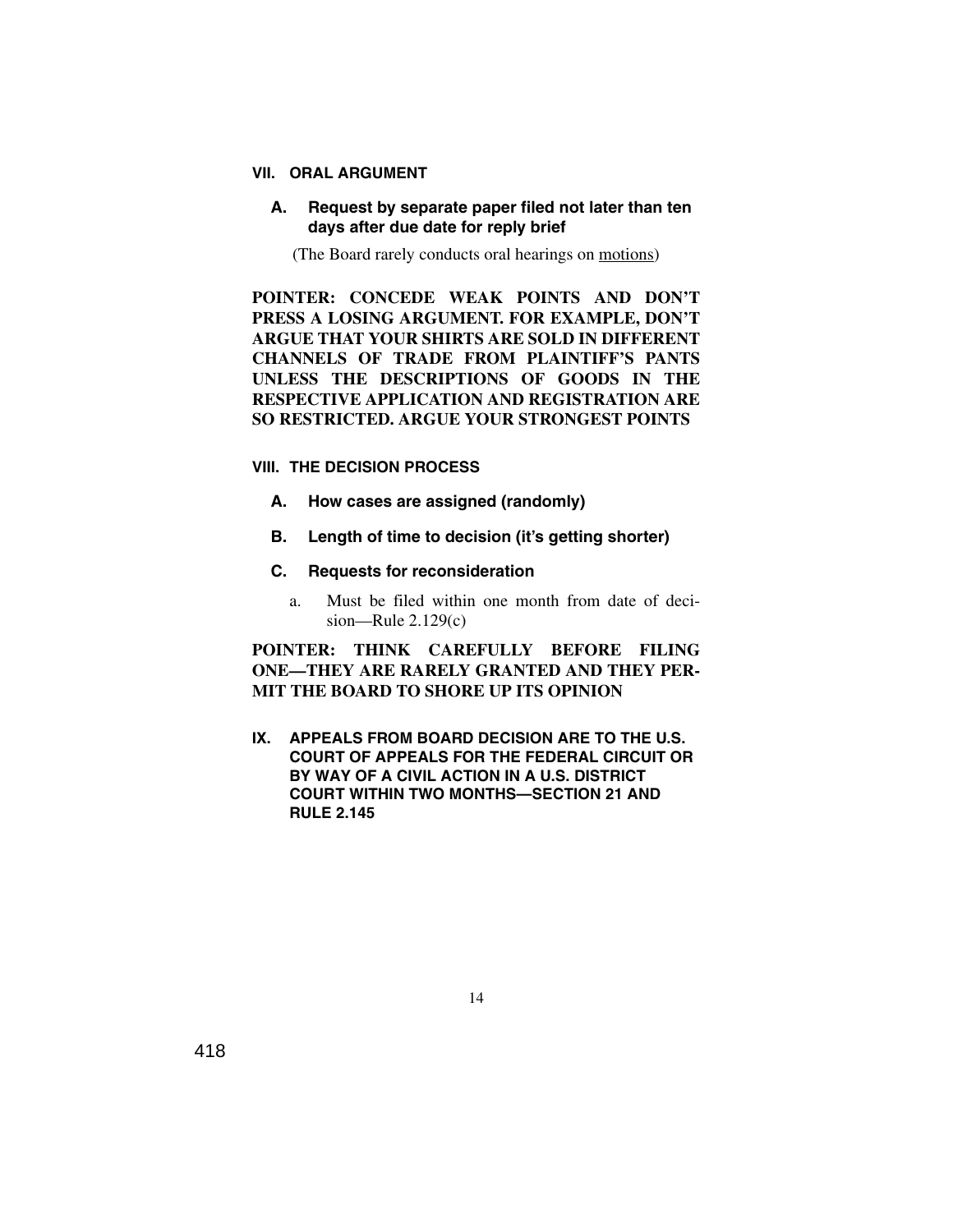- **X. EX PARTE APPEALS TO THE BOARD FROM THE EXAMINING ATTORNEY**
	- **A. Be sure case is ripe for appeal—repeated or final refusal or repeated requirement. Board has no jurisdiction to entertain premature appeal**
	- **B. Be sure issue is a proper one for the TTAB and not a petitionable matter for the Commissioner for Trademarks**
	- 1. Substantive matters are appealable
	- 2. Generally, petitionable if a nonfinal refusal on a procedural or technical requirement—Rule 2.146(a)(3)
	- **C. Filed within six months of the final or repeated refusal (may be accompanied by a request for reconsideration)**

**POINTER: A REQUEST FOR RECONSIDERATION OF FINAL REFUSAL IS GENERALLY THE LAST TIME AN APPLICANT HAS TO INTRODUCE EVIDENCE (BUT BE CAREFUL—IT MAY BACKFIRE)**

**POINTER: IF APPROPRIATE, ARGUE IN THE ALTER-NATIVE; FOR EXAMPLE, THAT YOU BELIEVE THAT YOUR MARK IN NOT MERELY DESCRIPTIVE BUT THAT, IF THE BOARD FINDS THAT IT IS, YOU** BELIEVE THAT THE MARK HAS ACOUIRED DISTINC-**TIVENESS (WITH SUPPORT)** 

**POINTER: APPEAL MUST BE ACCOMPANIED BY A FEE OR CASE WILL BE HELD ABANDONED**

**D. Appeal brief is due within 60 days of the notice of appeal (unless a request for reconsideration is filed with the notice of appeal)**

**POINTER: DOCKET THE BRIEF DUE DATE. DON'T RELY ON THE BOARD SENDING A NOTICE TELLING YOU WHEN YOUR BRIEF IS DUE**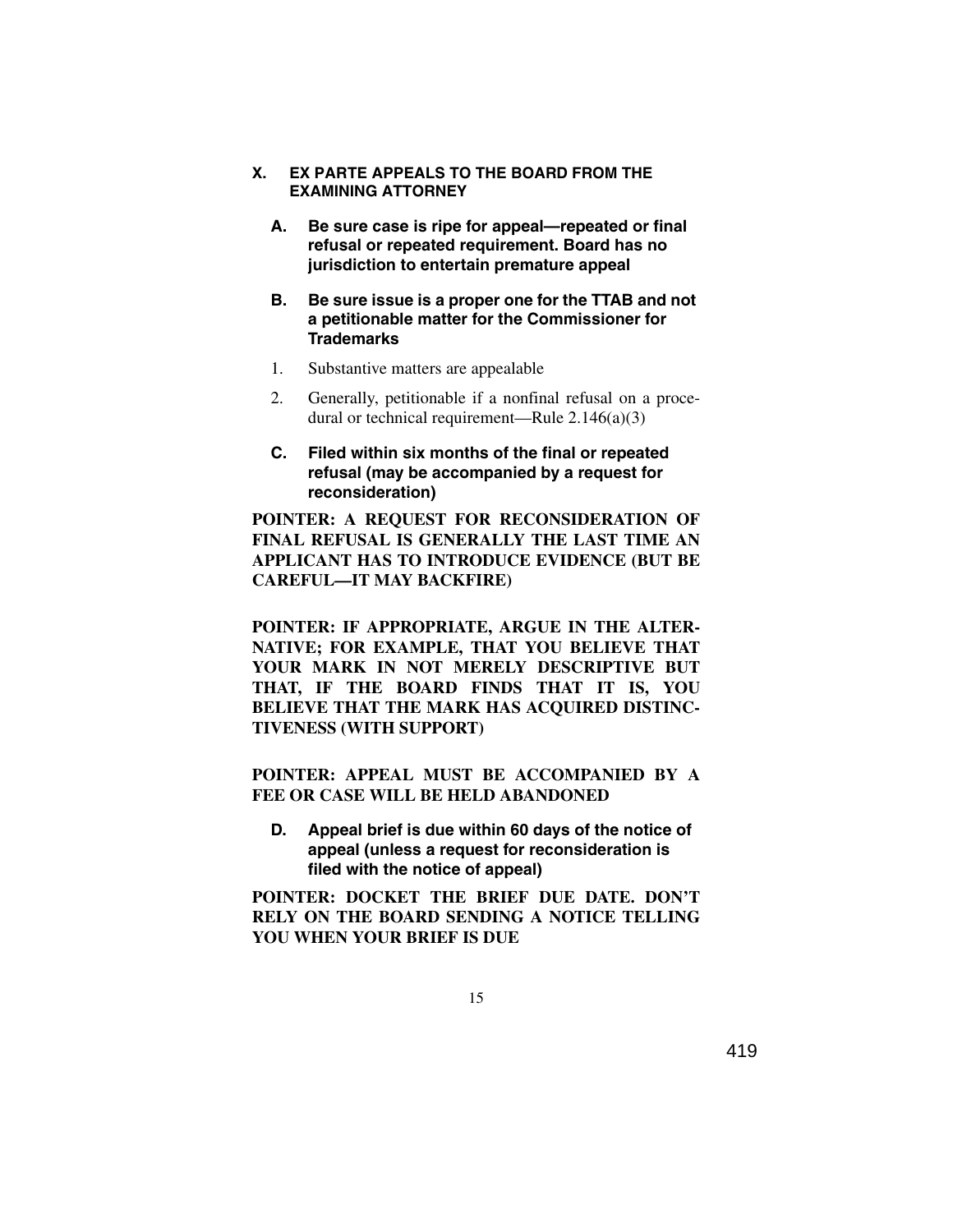**E. Applicant's reply brief is due within 20 days of the mailing of the Examining Attorney's brief**

#### **F. Request for remand may be filed to introduce additional evidence—Rule 2.142(d)**

- 1. Must show good cause, such as evidence not previously available, new attorney has taken over the case (not one firm member replacing another), or the Examining Attorney has agreed to the remand
- 2. If granted, the Examining Attorney has opportunity to rebut newly submitted evidence

### **G. Oral hearing (see VII. above)**

1. Note that applicant has only 20 minutes total for argument (the Examining Attorney is allowed ten)—Rule  $2.142(e)(3)$ 

#### **H. Requests for reconsideration must be filed within one month of the decision**

#### **POINTER: REMEMBER TO CHECK TO SEE IF THE CITED REGISTRATION IS STILL SUBSISTING**

#### **XI. MISCELLANEOUS**

Important **excusable neglect** case—*Pumpkin, Ltd. v. The Seed Corps,* 42 USPQ2d 1582 (TTAB 1997)

Important **Section 18** case—*Eurostar, Inc. v. "Euro-Star" Reitmoden GmbH & Co. KG,* 34 USPQ2d 1266 (TTAB 1994)(to prevail on request for restriction in case involving likelihood of confusion, party must plead and prove that entry of the restriction will avoid likelihood of confusion and that opponent is not using mark on goods/services sought to be excluded by the restriction)

Discussion of **"use in commerce"** as amended by TLRA— *Paramount Pictures Corp. v. James E. White,* 31 USPQ2d 1768 (TTAB 1994)

**Dilution—**Note that dilution is now a ground for opposition and cancellation (see Sections 2, 13, 14 and 24) but it is not a ground for refusal by the Examining Attorney case. Can amend